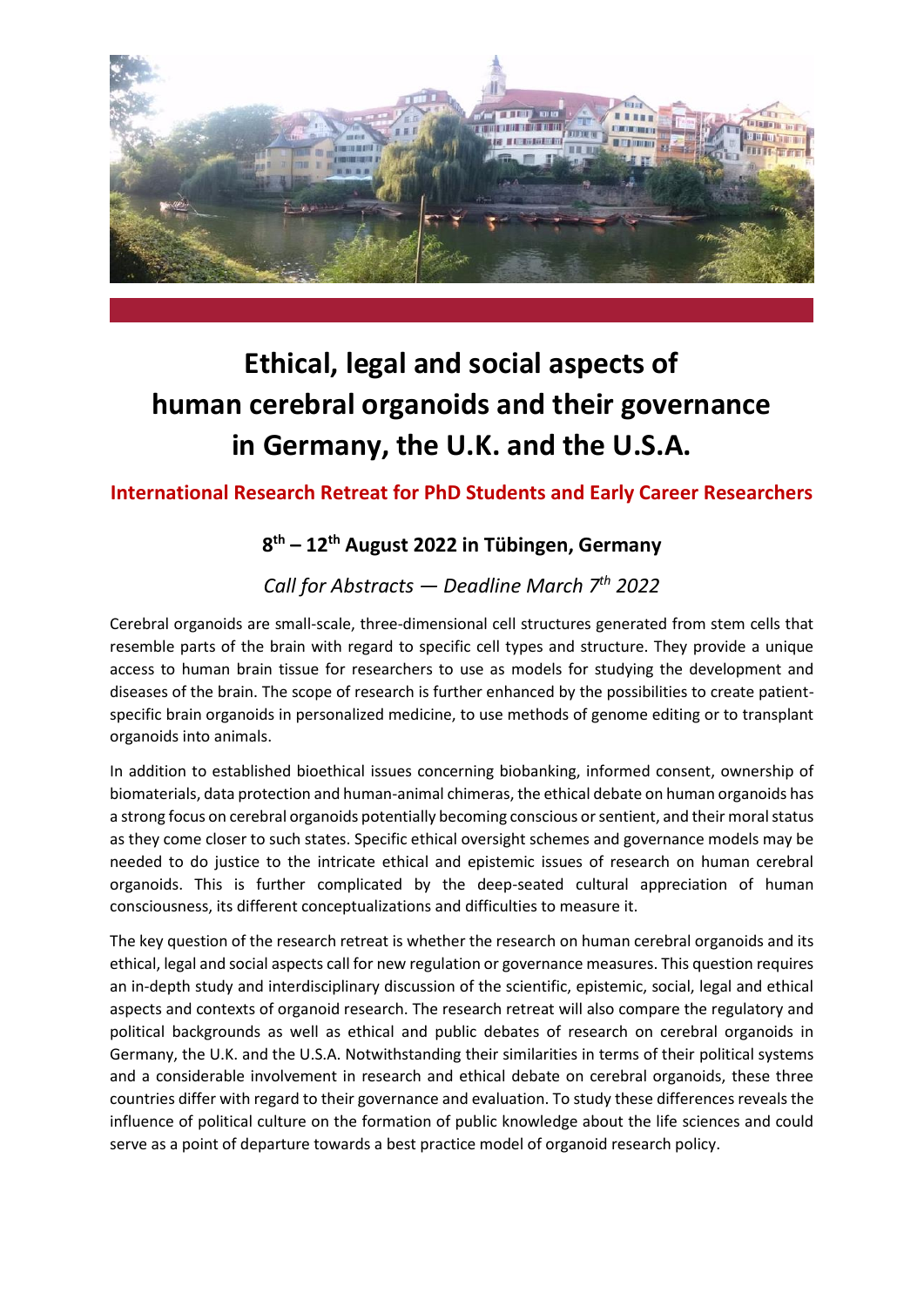# **Topics for Presentation**

We suggest the following topics for presentation; other proposals are also welcome:

#### **Scientific, social and epistemic aspects:**

- Current state, future prospects, and historical development of brain organoid research
- Theoretical underpinnings and experimental practice of organoid research, e.g., the role of models, the notion of self-organization
- Translational research: criteria for safety and efficacy of envisaged therapies against the backdrop of epistemic uncertainties and pressure to accelerate the transition from bench to bedside
- Cerebral organoids and their potential role in the context of personalized medicine, regenerative medicine or bioeconomies

#### **Philosophical and scientific approaches towards the mind and consciousness**

- What is human consciousness? How can we assess capabilities for consciousness or sentience — in general and in brain organoids specifically?
- How does the brain relate to the mind and personhood?

#### **Ethical and legal issues**

- The moral and legal status of human cerebral organoids, possible implication for how to handle, store and dispose of cerebral organoids, especially as they increase in size and complexity
- The role of genome editing in organoid research
- Could human cerebral organoids replace animal models or reduce the number of animals used in medical research and toxicology tests?
- Human-animal chimeras: should human cerebral organoids be implanted into animals? How can these entities be ethically and legally evaluated?
- Informed consent: Should consent models for donors and patients highlight the use of cell material for the creation of brain organoids and offer the possibility of opting out?

#### **Governance**

- How should research on human cerebral organoids be regulated? Is there a need for organoid-specific ethics oversight?
- Property and usage rights on cellular material and organoids, data protection issues
- Allocation of scarce resources for biomedical research and health care

#### **Comparison between Germany, the U.K. and the U.S.A.**

- Scientific research, legal and regulatory background, ethical debate on and public perception of cerebral organoids in Germany, the U.K. and the U.S.A., either separately or in comparison.
- Socio-cultural and political background of possible differences or similarities in governance, public debate and ethical discourse.

#### **Public perception and narratives**

- How do cerebral organoids and human-animal-chimeras figure in public discourse? What narratives and metaphors prevail about them with which origins and consequences?
- What would a best practice of science communication look like?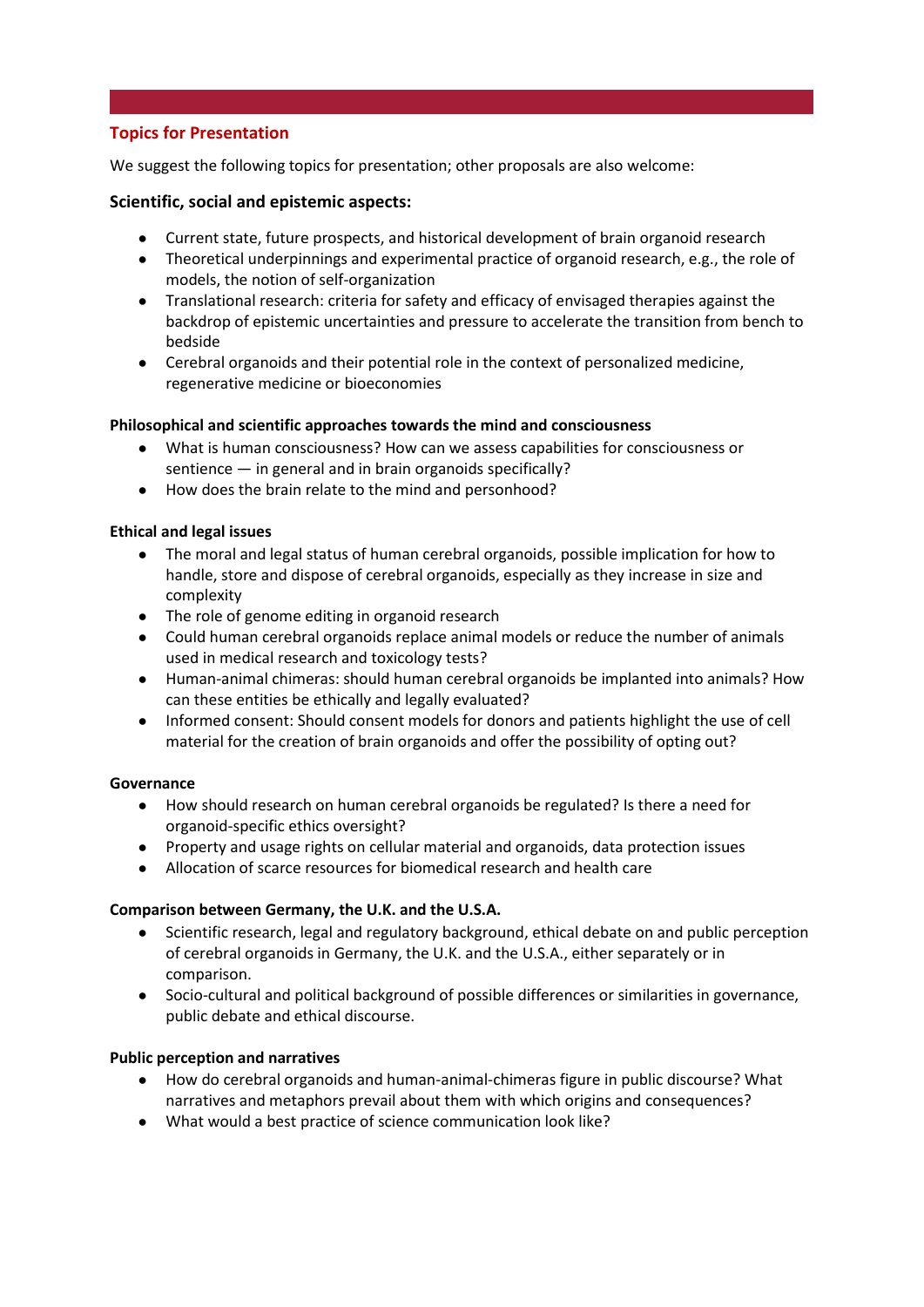#### **The Retreat**

- analyses brain organoid research and related ethical, legal and social aspects
- focuses on the comparison between Germany, the United Kingdom and the United States
- fosters interdisciplinary exchange
- offers individual mentoring with experts and organizers
- includes a workshop on academic writing and publishing
- supports participants in publishing the papers developed for the retreat
- offers cultural events in the evenings

#### **Invited Speakers**

**Dr. Julia Fitzgerald,** Hertie-Institute for clinical brain research, Tübingen University **Prof. Dr. Henry T. Greely,** Stanford Law School

**Dr. Davina Höll,** Institute for Ethics and History of Medicine, Tübingen University **Dr. Philipp Kellmeyer,** Neuroethics and AI Ethics Lab, University Medical Center Freiburg **Prof. Dr. Karola Kreitmair,** Dep. of Medical History and Bioethics, University of Wisconsin, Madison **Dr. Deborah Kronenberg-Versteeg,** Hertie-Institute for clinical brain research, Tübingen University **Dr. David Lawrence,** Assistant Professor in Biolaw, Durham Law School, Durham University **Dr. Alex McKeown,** Neuroscience, Ethics and Society, Dep. of Psychiatry, Wellcome Centre for Ethics and Humanities, University of Oxford

**Prof Dr. Silke Schicktanz**, Institute for Ethics and History of Medicine, University Medical Center Göttingen

**Prof. Dr. Jeremy Sugarman,** John Hopkins Berman Institute of Bioethics

# **Application Procedure**

Applicants should submit an abstract of ca. 500 words and a short CV to anja.pichl@uni-tuebingen.de and gardar.arnason@uni-tuebingen.de by **March 7 th 2022**. The research retreat is aimed at:

- PhD candidates and early career researchers
- working in the following or related fields: organoid or stem cell research, medicine, law, ethics, neurophilosophy, philosophy or history of science, philosophy of mind, cognitive science, social sciences, STS, cultural studies, anthropology

After an expert evaluation, authors of accepted submissions will be notified by March 31<sup>st</sup> 2022. A manuscript of the planned presentation should be submitted by July 10<sup>th</sup> 2022.

## **Publication**

The participants are invited to develop their papers presented at the retreat and submit it for a publication edited by the organizers.

## **Organizers**

Dr. Gardar Arnason, Prof. Dr. Robert Ranisch, Dr. Oliver Feeney, Anja Pichl

Research Unit "Ethics of Genome Editing", Institute for Ethics and History of Medicine, Eberhard Karls University Tübingen, in collaboration with Faculty of Health Sciences Brandenburg, University of Potsdam